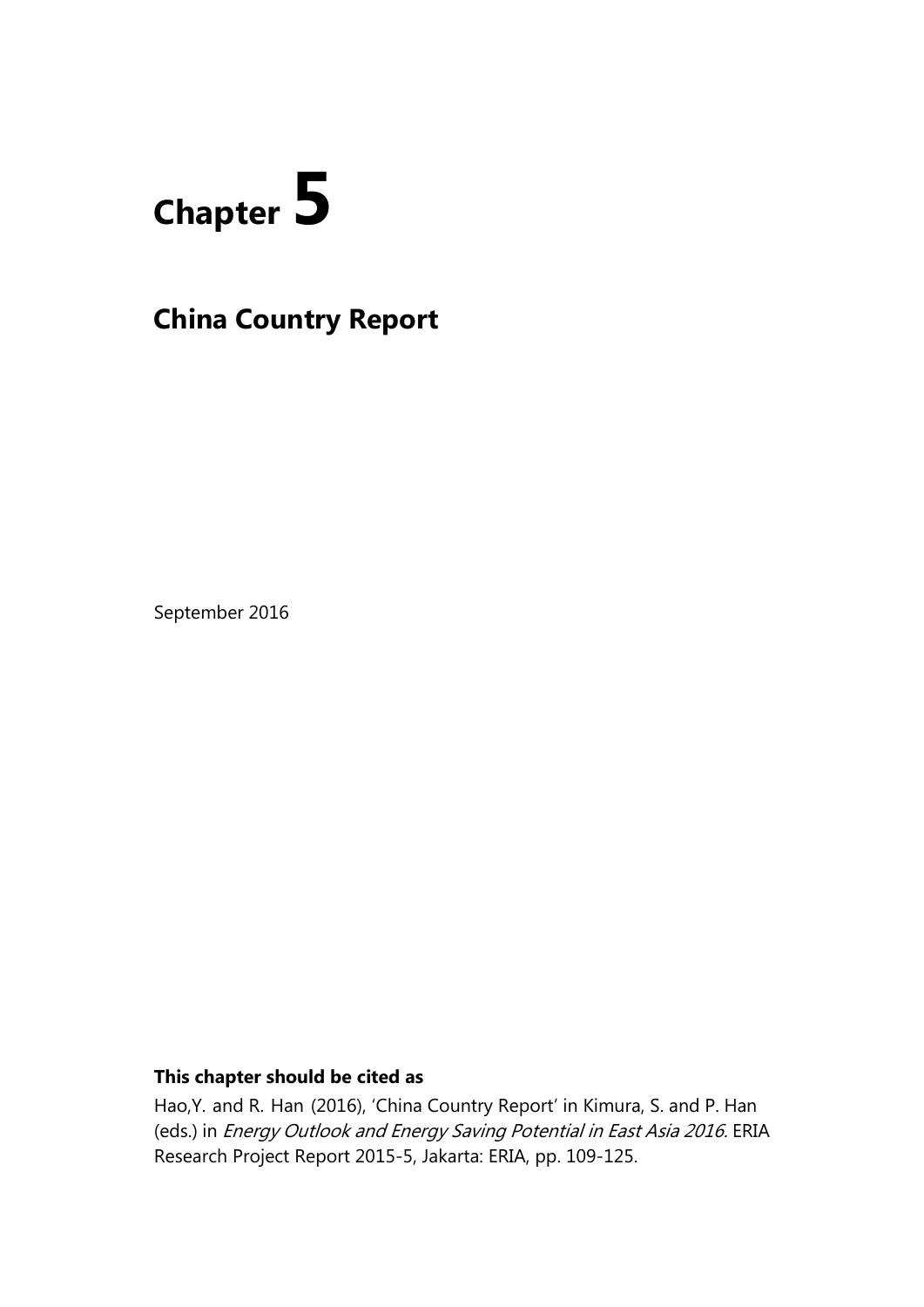# Chapter 5

# China Country Report

**HAO YU AND RONG HAN**, CENTER FOR ENERGY AND ENVIRONMENTAL POLICY RESEARCH, BEIJING INSTITUTE OF TECHNOLOGY, CHINA

# **1. Background**

# **1.1. Natural Condition and History**

he People's Republic of China has a land area of 9.6 million square kilometres and is situated in eastern Asia on the western shore of the Pacific Ocean. China's continental coastline extends for about 18,000 kilometres, and its vast sea surface is studded with more than 5,000 islands. Due to its huge size, China's climate is obviously very diverse, ranging from an unbearable 48 ºC in the northwest during summer to an equally unbearable -40 °C in the far north in winter. T

China has more than 5,000 years of history and is one of five countries with a great ancient civilisation. The People's Republic of China was founded on 1 October 1949. Today, China is implementing reforms and opening up its economy, and has established a socialist market economy, thereby charting a course of socialist modernisation with Chinese characteristics.

# **1.1. Economy and Population**

China's gross domestic product (GDP) in 2013 was around US\$4,913 billion (in 2005 US\$ terms), which translates into a per capita GDP of around US\$3,610 (in 2005 US\$ terms). China is currently the world's most populous country, with a population of about 1.37 billion in 2015.<sup>1</sup> To mitigate population growth, China

 1 China National Bureau of Statistics.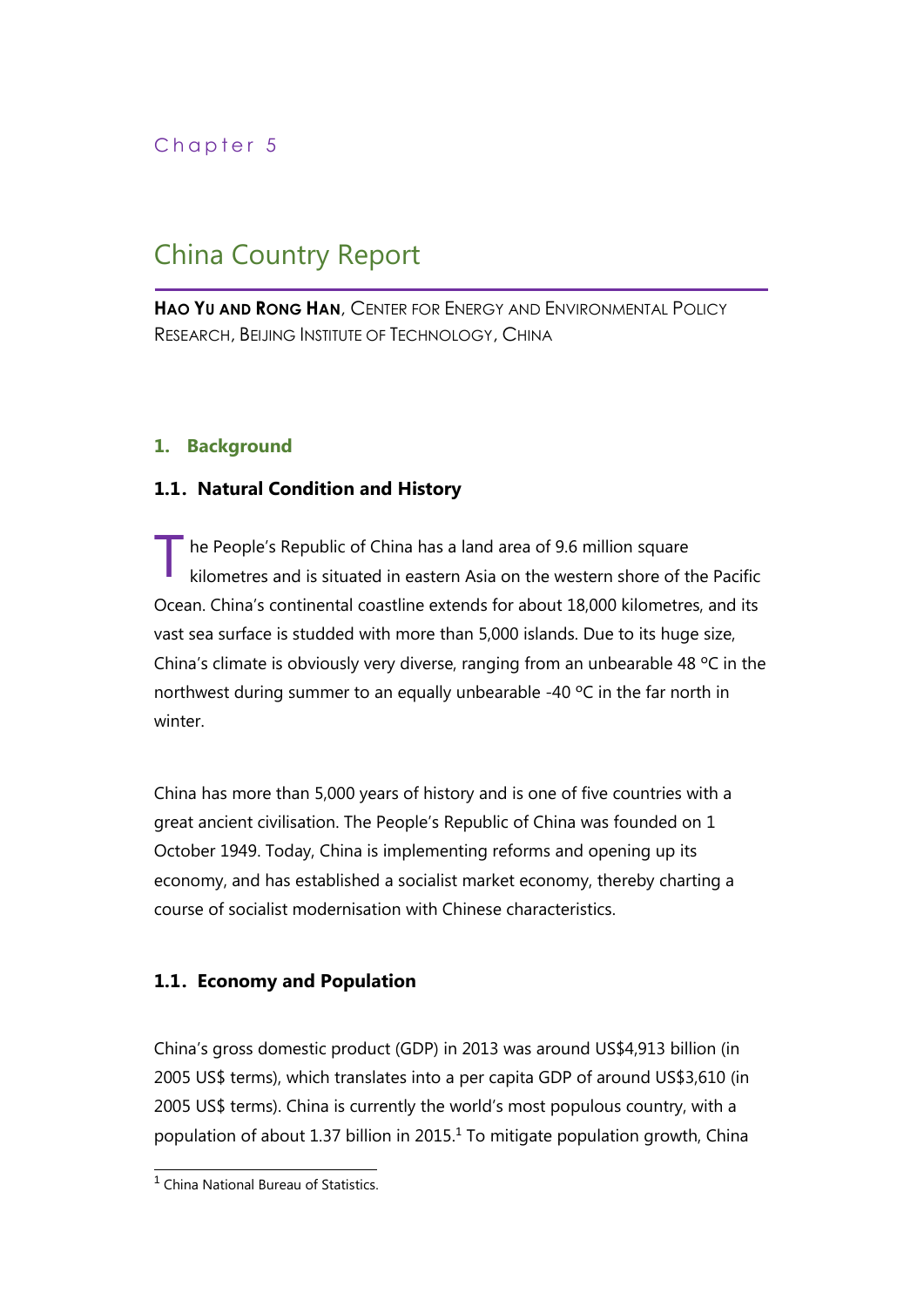has implemented a family planning policy since the 1970s. However, in 2015, the 'one child' policy was discontinued and couples who satisfy certain conditions are now allowed to have two children. China has been experiencing a fast urbanisation process at an annual growth rate of approximately 1 percent since 1978 when China's reform and opening up started. At the end of 2015, around 56.1 percent of the population was living in urban areas.

#### **1.2. Energy Situation**

In terms of energy resources, China is endowed with coal, oil, and gas reserves and tremendous hydropower potential. China is the world's largest [coal](http://en.wikipedia.org/wiki/Coal) producer and has the third largest coal reserves, with recoverable reserves of 114.5 billion tons. In 2015, China produced 3.75 billion tons of raw coal. China is still a major crude oil producer, with output of 214.6 million tons of crude oil in 2015. However, driven by very fast increases in China's oil demand, China became an oil importer in the 1990s. In 2014, the amount of net imported oil reached 328 million tons with a growth rate of 6.4 percent and a dependence level of more than 60 percent. China is also a large producer and exporter of energy-intensive items. In 2015, it produced 1.12 billion tons of finished steel and 2.36 billion tons of cement, and exported 112 million tons of finished steel.

China's per capita energy reserve is considerably lower than the world average. The per capita average of both coal and hydropower resources is at present only about 50 percent of the world average, while the per capita average of both oil and natural gas reserves is only about one-fifteenth of the world average. The per-capita average of arable land is less than 30 percent of the world average, which hinders the development of biomass energy.

Since 1990, coal has dominated the primary energy supply, with 60.6 percent, while oil, natural gas, and hydro consumption accounted for 13.6 percent, 1.5 percent, and 1.3 percent, respectively. However, biomass consumption represented 23.0 percent, which is lower only than coal consumption. In 2013, coal was still a major fuel, with a higher share of about 67.7 percent. The share of other energy sources increased from 1990 levels to 15.8 percent for oil, 4.6 percent for gas, and 2.6 percent for hydro, but the share of biomass decreased to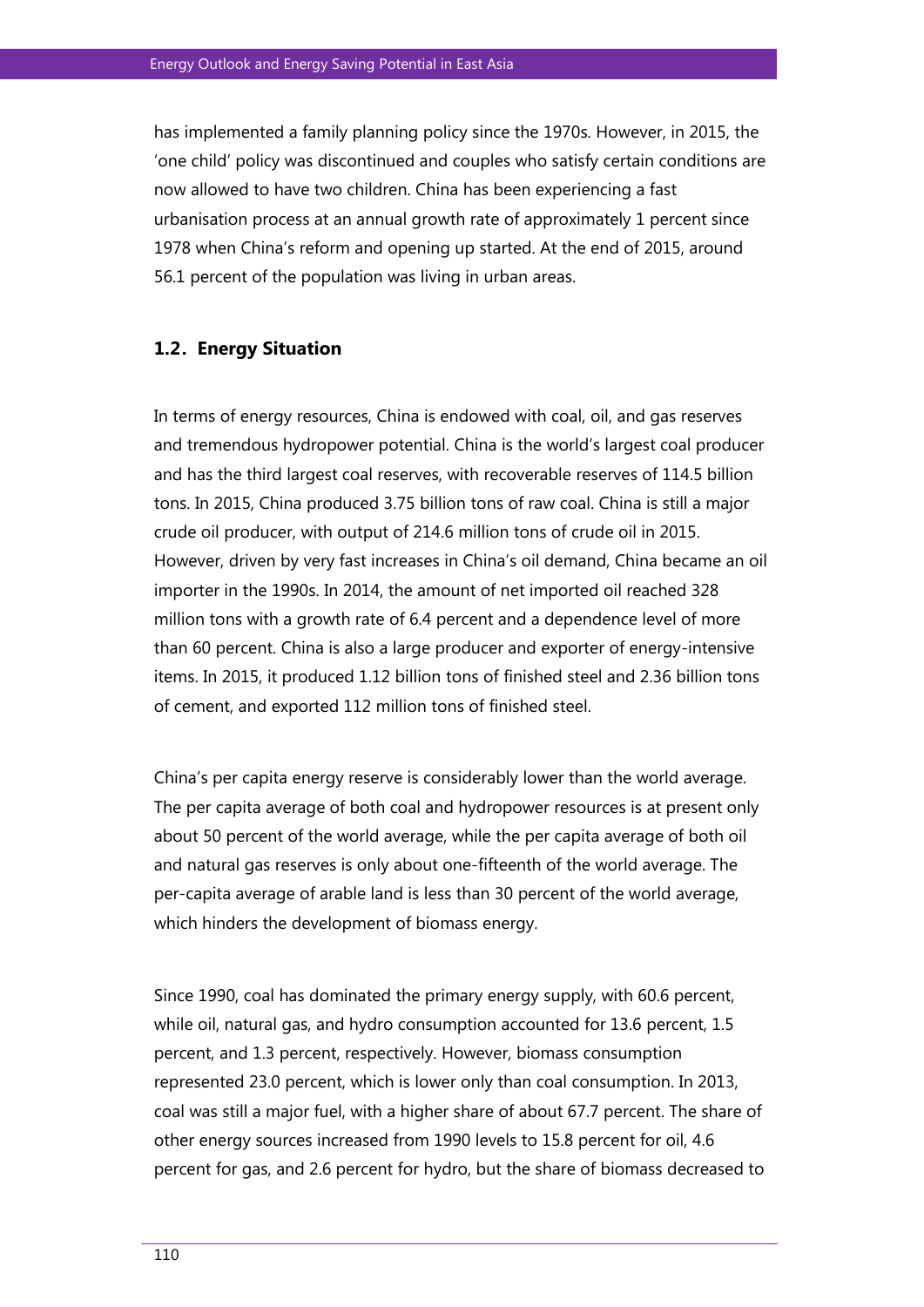7.1 percent. Primary energy supply in China increased at an average annual rate of around 5.6 percent from 870.7 Mtoe in 1990 to 3021.9 Mtoe in 2013. Energy intensity (primary energy supply per unit of GDP declined from 1,641 tons of oil equivalent per million US\$ in 1990 to 615 tons of oil equivalent per million 2005 US\$ in 2013.

Final energy consumption in China increased at a lower annual average rate of 4.5 percent from 664.2 Mtoe in 1990 to 1814.06 Mtoe in 2013. Coal accounted for 47.9 percent of final energy consumption in 1990 and 33.3 percent in 2013. In 1990, oil consumption accounted for 12.7 percent of final energy consumption and increased at a rapid annual average rate of 7.4 percent from 1990 to 2013, resulting in a significant increase in its share of final energy consumption, which reached 24.0 percent in 2013. Both electricity and natural gas consumption grew sharply at 10.5 percent per year and 10.8 percent per year, respectively, from 1990 to 2013, which resulted in increases in the shares of electricity and natural gas consumption from 5.9 percent and 1.3 percent in 1990 to 21.3 percent and 5.2 percent in 2013, respectively. In 2013, the share of electricity consumption had become nearly equal to that of oil consumption in final energy consumption.

Among the sectors, industry is the major energy consumer in China, followed by the residential and commercial ('others') sectors. The share of industry consumption increased from 36.7 percent in 1990 to 48.4 percent in 2013. Conversely, the share of energy consumption in 'others' declined from 51.8 percent in 1990 to 30.2 percent in 2013, because of relatively faster growth in the industry and transport sectors.

Power generation in China is mainly from coal-fired plants, with their electricity generation accounting for around 71.0 percent of the total amount in 1990. By 2013, this share had increased to 75.4 percent. The share of hydro was 20.4 percent in 1990, but had declined to 16.8 percent in 2013. Gas and oil, collectively, accounted for about 2.0 percent of total generation in 2013. The share of nuclear power increased to about 2.1 percent in 2013.

The government is pushing the development of a modern energy industry. It has adopted resource conservation and environmental protection as two basic state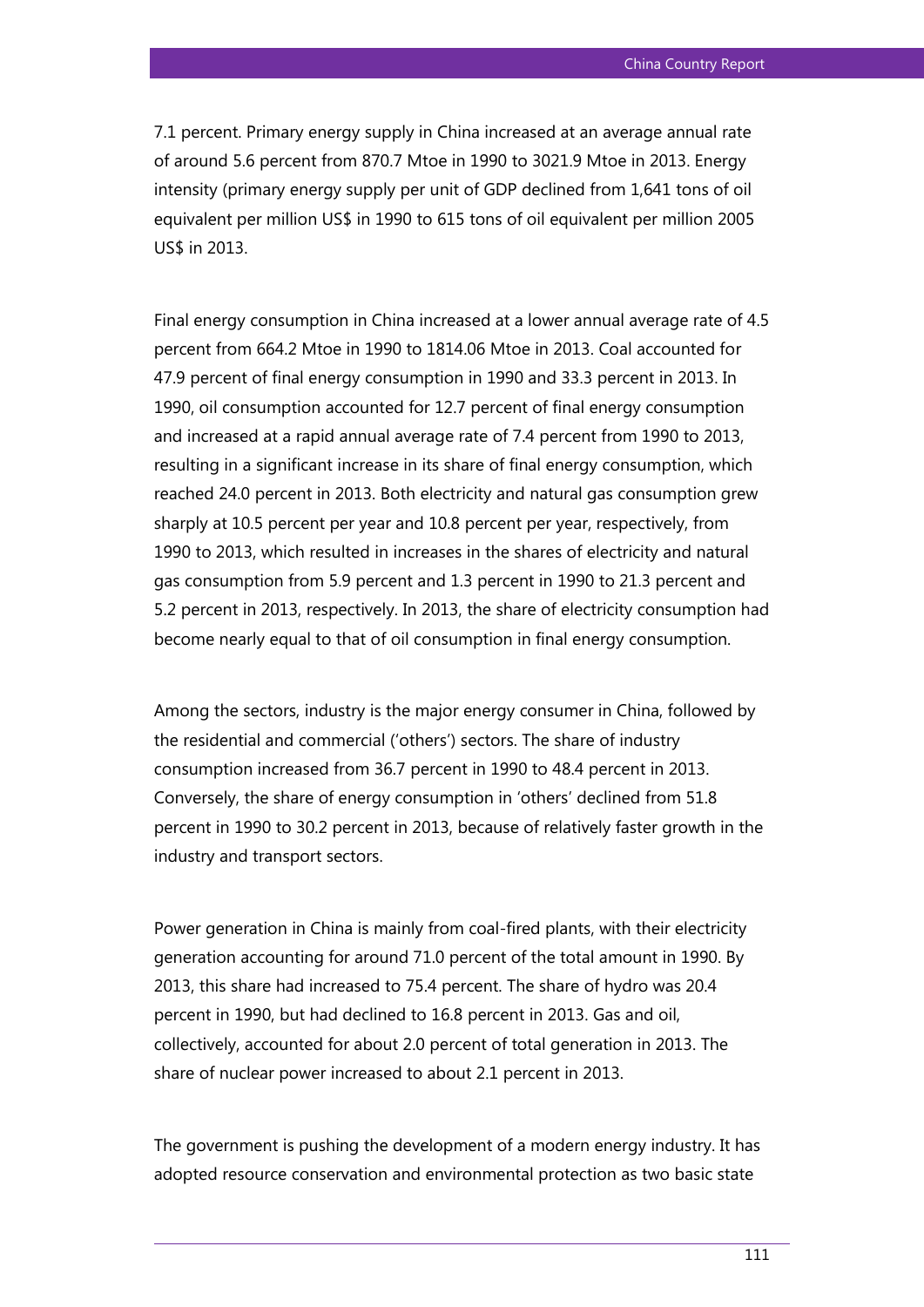policies, giving prominence to building a resource-conserving and environmentfriendly society as a key part of its industrialisation and modernisation.

#### **2. Modelling Assumptions**

#### **2.1. Population and Gross Domestic Product**

The model results for China were developed by the Institute of Energy Economics, Japan (IEEJ) and were taken from modelling of the Business-as-Usual scenario (BAU) and the Alternative Policy Scenario (APS).

China's population increased from 1.143 billion in 1990 to 1.361 billion in 2013 and it is projected to grow at an annual average rate of 0.2 percent from 2013 to 2040. The population will peak at 1.450 billion around 2030 and reach 1.428 billion people by 2040.

China's economy grew at an average annual rate of 10.2 percent from US\$530.6 billion in 1990 to about US\$4,913.0 billion in 2013 (in 2005 US\$ terms). In this study, GDP is assumed to grow at a slower rate of 6.2 percent per year from 2013 to 2020 because of the 'new normal' stage of China's economy, by 5.1 percent per year from 2020 to 2030, and by 3.7 percent per year from 2030 to 2040. The average annual GDP growth rate from 2013 to 2040 is 4.9 percent. It is estimated to reach US\$17,683.8 billion by 2040. Given the GDP and population assumptions, GDP per capita in China is assumed to increase from around US\$3.61 thousand per capita (in 2005 US\$ terms) in 2013 to US\$12.4 thousand per capita (in 2005 US\$ terms) in 2040.

#### **2.2. Energy and Climate Change Policies and Their Performance**

Although China is still a developing country and GDP per capita was around oneseventh that of the United States (according to nominal exchange rate) in 2015, the government has set ambitious goals for energy intensity reduction and addressing climate change issues. According to the data from the relevant official departments, in the last 5 years, China has achieved significant energy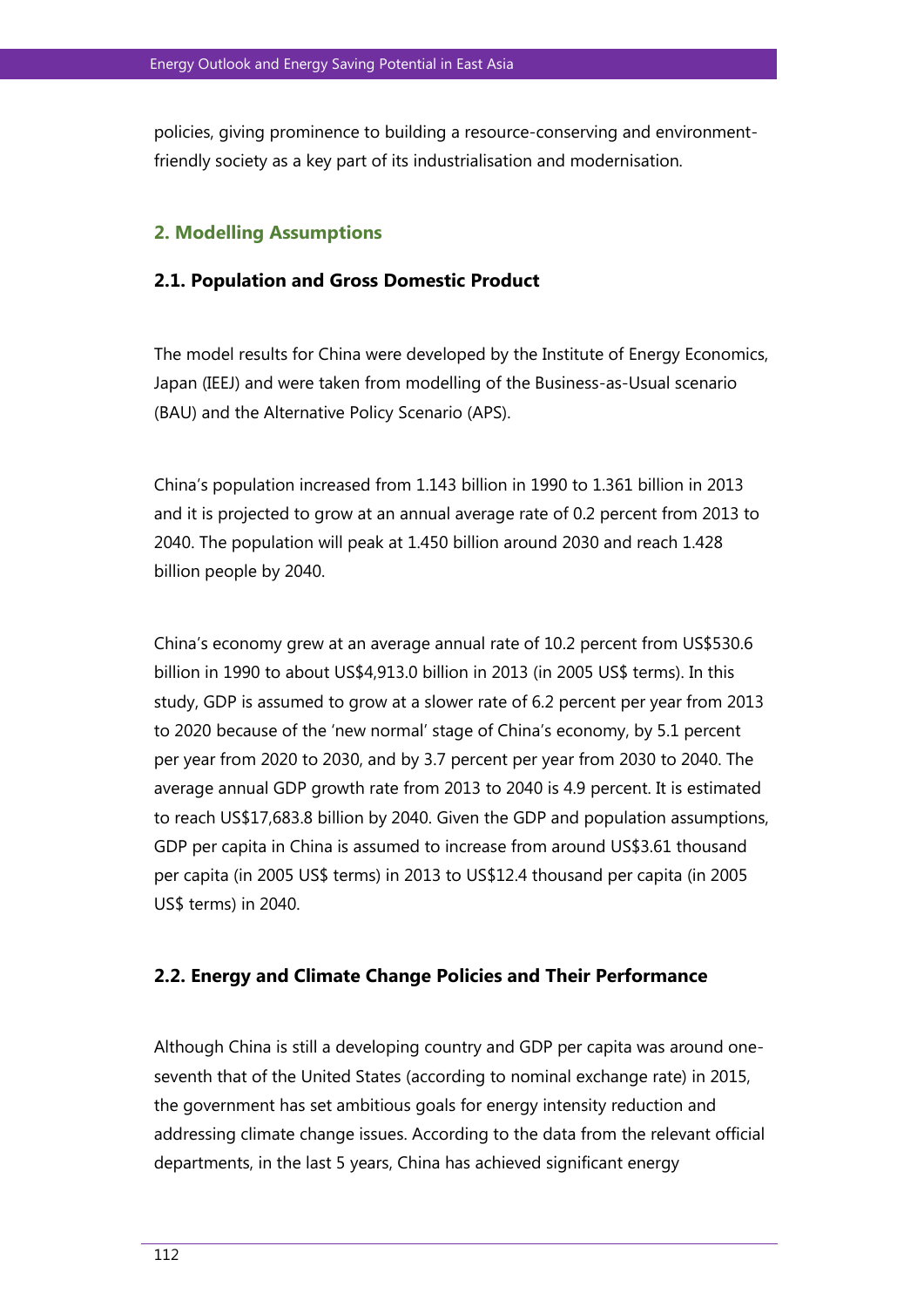conservation and remarkable progress in environmental protection and climate change mitigation.

China's Outline of the 12th Five-Year Plan (2012–2015) for National Economic and Social Development stipulated that by 2015 energy consumption per unit of GDP would drop by 16 percent from 2010. To achieve this goal, the government implemented administrative measures, market-based measures, and legal measures to promote energy conservation. Energy intensity reduction goals were assigned to provincial governments and progress made was announced publicly every year. During the past five years (2011–2015), energy consumption grew at a rate of 3.6 percent and GDP increased at a rate of 7.8 percent. It resulted in a reduction of energy intensity of by 18.2 percent during the 5-year period, which achieves the target of 16 percent. Specifically, energy consumption per unit of GDP in 2015 decreased by 5.6 percent compared with 2014.

In addition to energy intensity targets, controlling the total amount of energy consumption is proposed. According to the Energy Development Strategic Action Plan (2014–2020), China's coal consumption (primary energy supply) would be controlled at an upper limit of 2,940 million tons of oil equivalent (Mtoe) in 2020 and the primary energy supply will be capped at 3,362 Mtoe in 2020. According to the 13th Five-Year Plan of Energy Development, which has not been issued officially, by 2020, the ratio of coal consumption to total energy consumption should be lowered to at most 60 percent and natural gas consumption should account for 10 percent of the total amount. In addition, the amount of new energy vehicles will reach 2 million.

China announced its goal of reducing carbon dioxide  $(CO<sub>2</sub>)$  emissions per unit of GDP (carbon intensity) by 40–45 percent by 2020 and by 60–65 percent by 2030 from the 2005 level. Apart from the carbon intensity target, China also declared that  $CO<sub>2</sub>$  emissions will peak around 2030. To meet the target, China has implemented ambitious energy efficiency and fuel switching policies. For instance, the government proclaimed its goal of cultivating 40 million hectares of forested land to mitigate greenhouse gas (GhG) emissions. In 2014, China's  $CO<sub>2</sub>$ emissions per unit of GDP dropped by 9.1 percent compared with the 2013 level.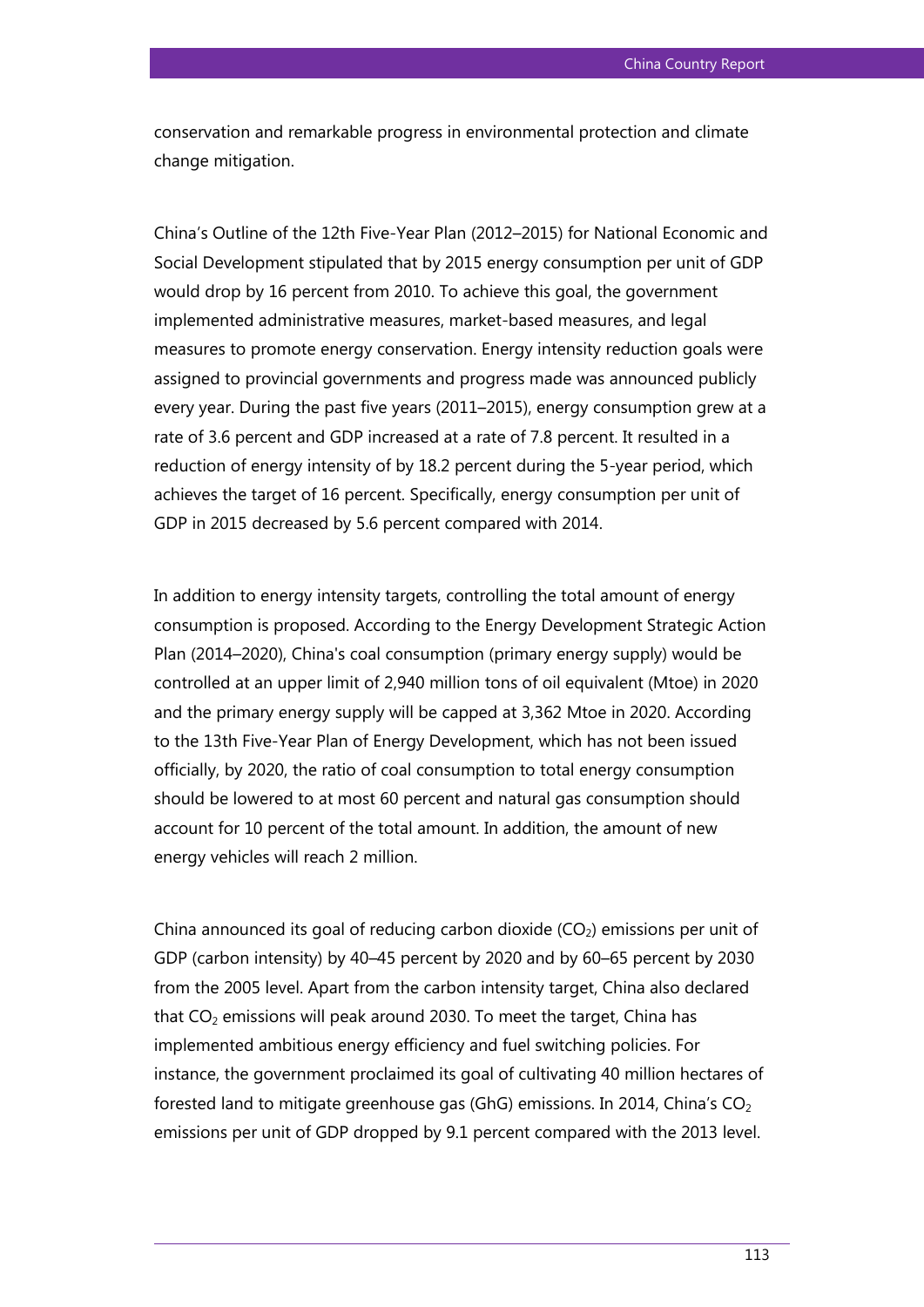China has also made great efforts to develop non-fossil fuel and the development of renewable energy has been accelerated. The People's Congress of China passed the Renewable Energy Development Law of China in 2005 to support renewable energy development in the country. The government also announced a target of increasing the share of non-fossil energy to about 15 percent by 2020 (measured in coal-equivalent) and to about 20 percent in 2030. Subsidisation policies have also been developed to encourage development of wind power, solar photovoltaic, and biomass. In 2015, China invested US\$102.9 billion in renewable energy, accounting for 36 percent of the world total. By the end of 2015, power generation capacity had reached 1,508 GW. Within this, the capacity of hydropower, which ranked first globally, reached 319 GW, increasing at a growth rate of 4.9 percent; the capacity of nuclear power plants was 26.08 GW; the on-grid wind power capacity, which was the largest in the world, amounted to 129.34 GW, increasing 33.5 percent year-on-year; on-grid solar power reached 43.18 GW, growing 73.7 percent from a year earlier. The installed electricity capacity of non-fossil fuel, including, hydro, nuclear, wind, and solar energies, in 2015 made up 34.3 percent of the total, 1.5 percent higher than in 2014. The electricity generated from non-fossil fuel accounted for 25.1 percent of total ongrid electricity in 2015. China's current installed capacity, under-construction capacity, and power generation of hydropower, the accumulative installed capacity of PV solar power, and the capacity of under-construction nuclear power all rank the first in the world, which has made a positive contribution to addressing the problem of global climate change.

After the evaluation in 2015, China phased out backward production capacity in the following industries: small thermal power units, 4.23 GW; cement, 50 million tons; and steel, 30 million tons. To reduce the surplus production capacity, from 2016, no new coal mine projects are to be approved for 3 years, and crude steel production capacity will be reduced by 100–150 million tons in 5 years.

In our 2015 scenario analyses, we have established five APS scenarios, APS1–5, and they are as follows: APS1 – energy efficiency and conservation (EEC) in final consumption sectors; APS2 – EEC in thermal efficiency in coal, oil, and gas fired power generations; APS3 – increase of hydro, geothermal, and non-renewable energy (NRE); APS4 – increase of nuclear; and APS5 – implement all of these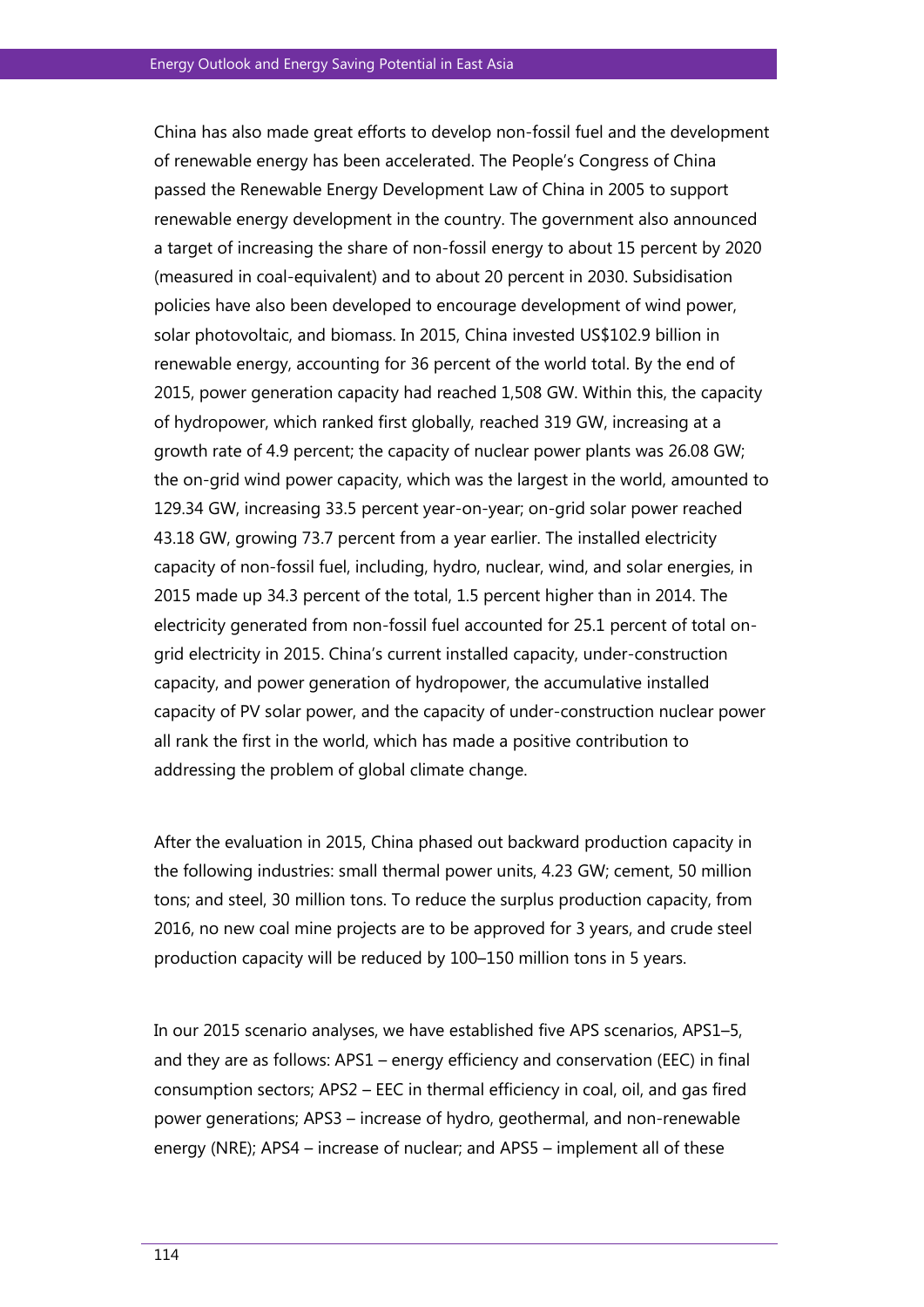scenarios, i.e. APS1 to APS4. If not specified otherwise, all results we present in this chapter under APS refer to APS5.

#### **3. Outlook Results**

#### **3.1. Final Energy Consumption**

Between 2013 and 2040, growth in China's final energy consumption is projected to be slow, reflecting lower economic and population growth assumptions.

#### **Business-as-Usual (BAU) Scenario**

Final energy consumption is projected to increase at an average annual rate of 1.6 percent between 2013 and 2040. Transportation sector consumption is projected to grow the fastest, increasing by 3.1 percent a year, followed by the non-energy sector with 1.9 percent. Energy consumption in the industry sector is projected to grow at an average annual rate of 0.8 percent. Figure 5-1 shows China's final energy consumption by sector under the BAU.

Among energy sources, natural gas consumption in the BAU, which is projected to show the fastest growth, increases by 4.7 percent per year, from 93.79 Mtoe in 2013 to 325.73 Mtoe in 2040. Though coal will continue to account for a major portion of final energy consumption, it is projected to decrease by 0.5 percent per year, arriving at 528.24 Mtoe in 2040, compared with the increase of 2.8 percent per year over the last 2 decades.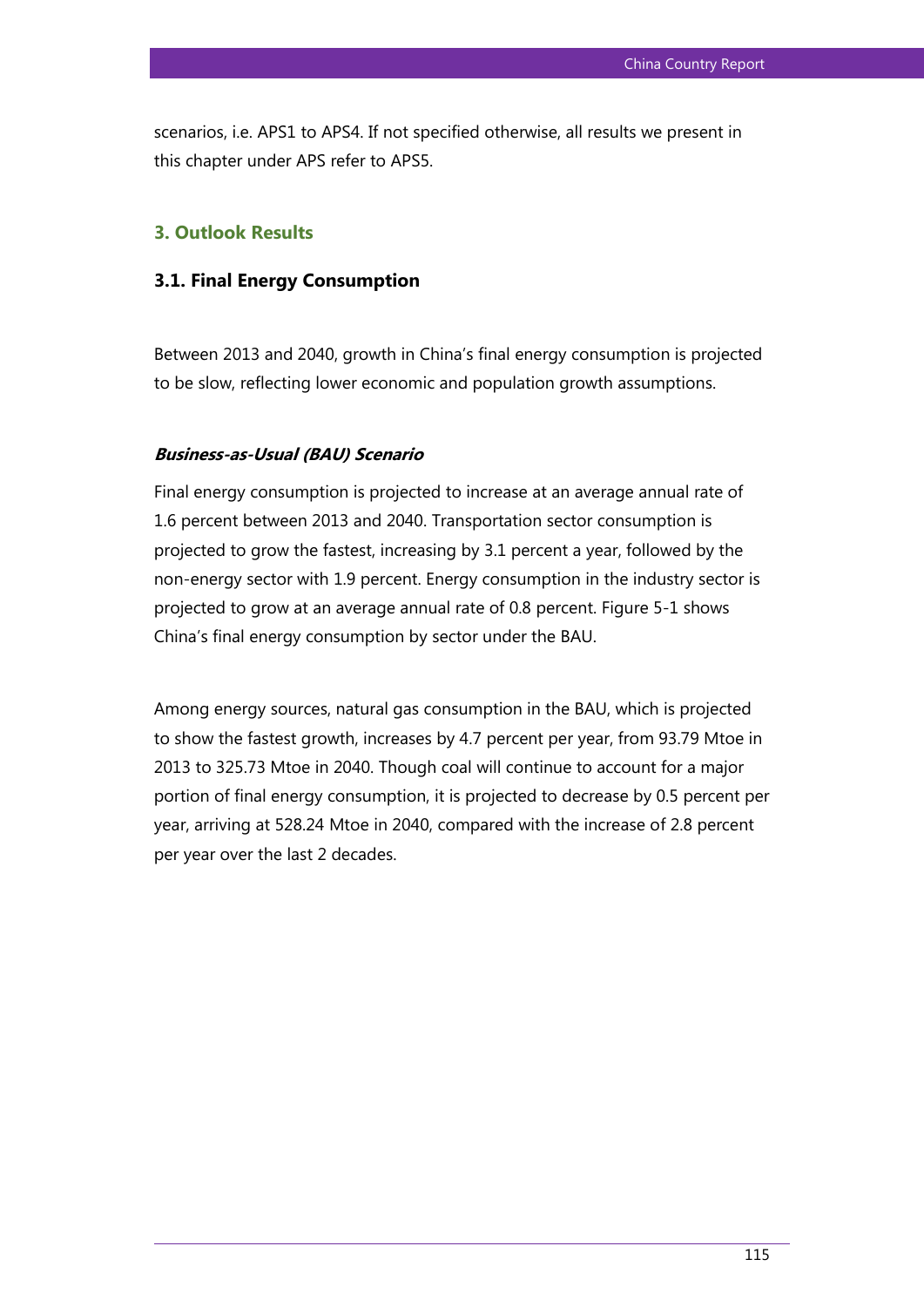

**Figure 5-1. Final Energy Consumption by Sector, BAU**



Consumption of electricity and heat are projected to increase at an average annual rate of 2.6 percent and 1.1 percent, respectively, over the same period, achieving 774.48 Mtoe and 101.24 Mtoe in 2040. Oil is projected to grow by 2.4 percent annually to around 815.86 Mtoe in 2040. Figure 5-2 shows China's final energy consumption by fuel under the BAU.



**Figure 5-2. Final Energy Consumption by Fuel, BAU**

BAU = Business-as-Usual scenario; Mtoe = million tons of oil equivalent. Source: Authors' calculation.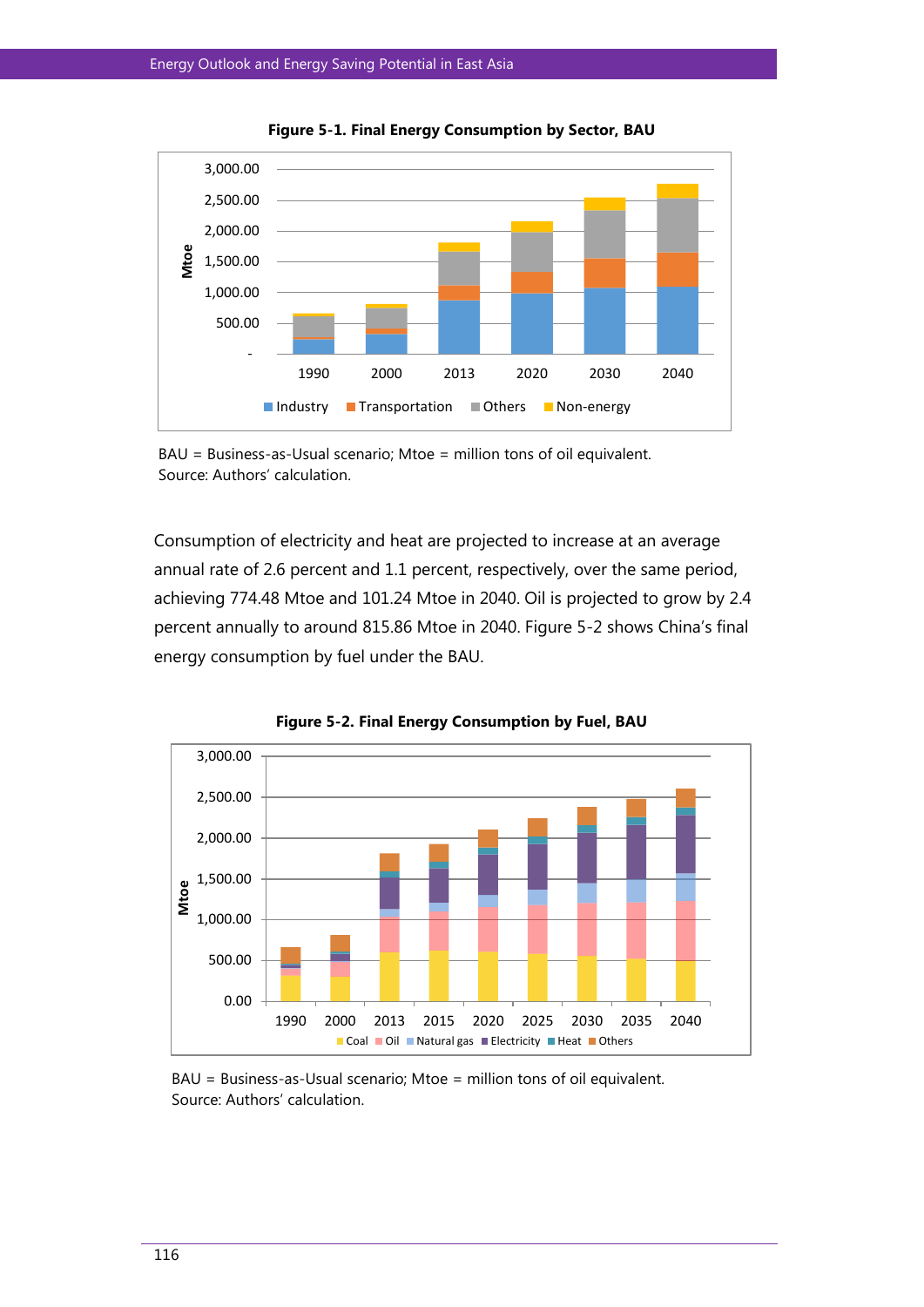# **Alternative Policy Scenario (APS)**

In the APS scenario, final energy consumption is projected to increase by 1.1 percent per year, from 1814.06 Mtoe in 2013 to 2416.64 Mtoe in 2040, as a result of EEC programmes. An improvement in end-use technologies and the introduction of energy management systems is expected to contribute to slower energy growth in all sectors, particularly in the commercial, residential, and transportation sectors. Figure 5-3 shows the final energy consumption in China in 2013 and 2040 in both the BAU and the APS.



**Figure 5-3. Final Energy Consumption, BAU and APS**

BAU = Business-as-Usual scenario; APS = Alternative Policy Scenario. Source: Authors' calculation.

# **3.2. Primary Energy Supply Consumption**

Primary energy supply in China is projected to grow at a slower pace than in the past years. Growth in primary energy supply/consumption is expected to be slightly slower than final energy consumption because of improved efficiency in the energy transformation sector.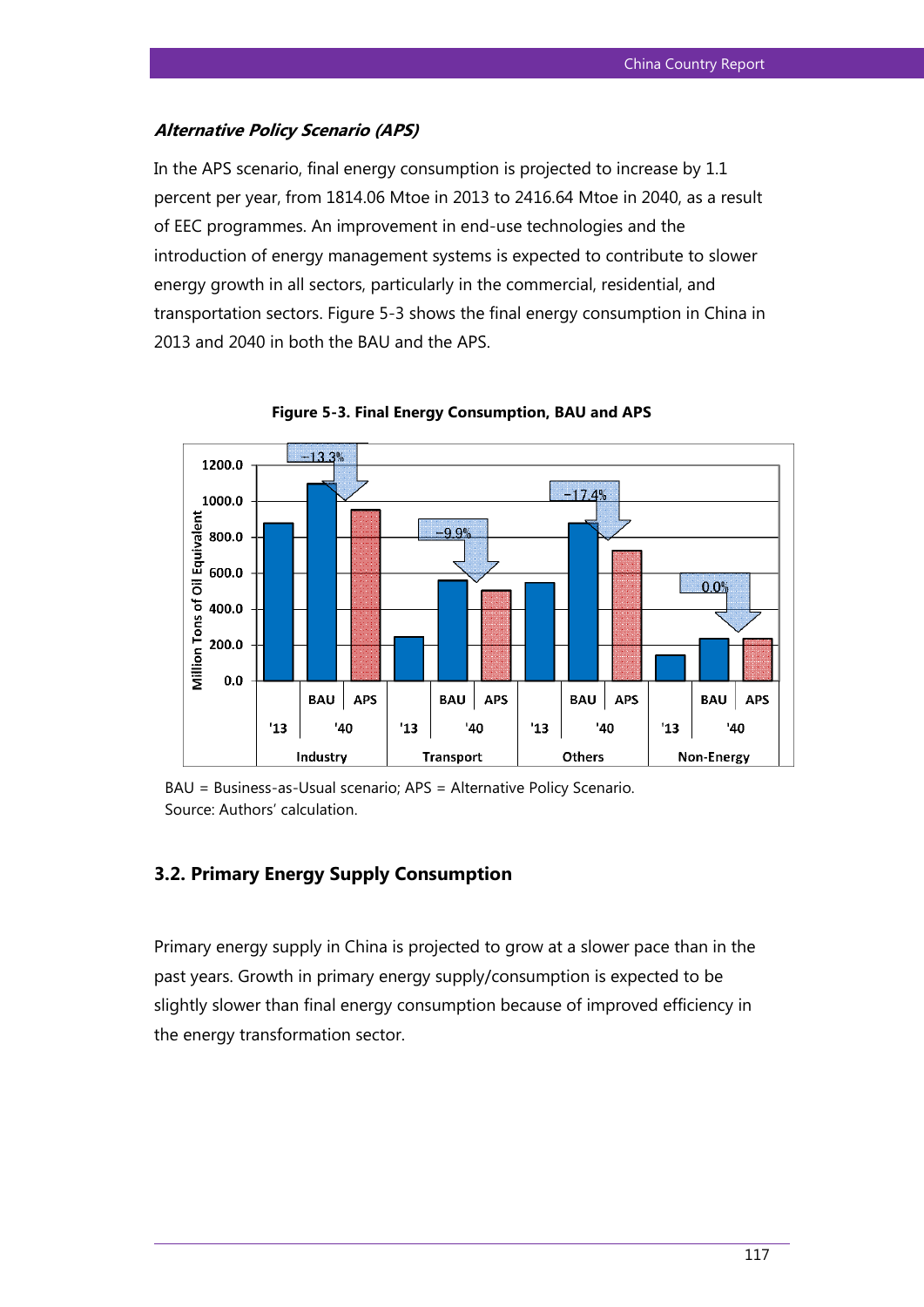#### **Business-as-Usual Scenario**

In the BAU, China's primary energy supply is projected to increase at an annual average rate of 1.5 percent per year to 4,544.85 Mtoe in 2040. Coal will still constitute the largest share in total primary energy, but its growth is expected to be slower, increasing by 0.7 percent a year. Consequently, the share of coal in total primary energy is projected to decline from 67.7 percent in 2013 to 54.1 percent in 2040.

Nuclear energy is projected to exhibit the fastest growth between 2013 and 2040, increasing at an annual average rate of 7.8 percent, followed by natural gas at 5.1 percent. Oil and hydro are projected to grow at lower rates of 2.3 and 1.2 percent per year, respectively. The share of natural gas is projected to increase from 4.6 percent in 2013 to 11.8 percent in 2040, whereas the share of nuclear will increase from 1.0 percent to 4.9 percent. The share of oil is projected to increase from 15.8 percent in 2013 to 19.4 percent in 2040 and hydro is projected to slightly decrease from 2.6 percent in 2013 to 2.4 percent in 2040. Figure 5-4 shows China's primary energy supply by energy under BAU.



**Figure 5-4. Primary Energy Supply by Energy, BAU**

BAU = Business-as-Usual scenario; Mtoe = million tons of oil equivalent. Source: Authors' calculation.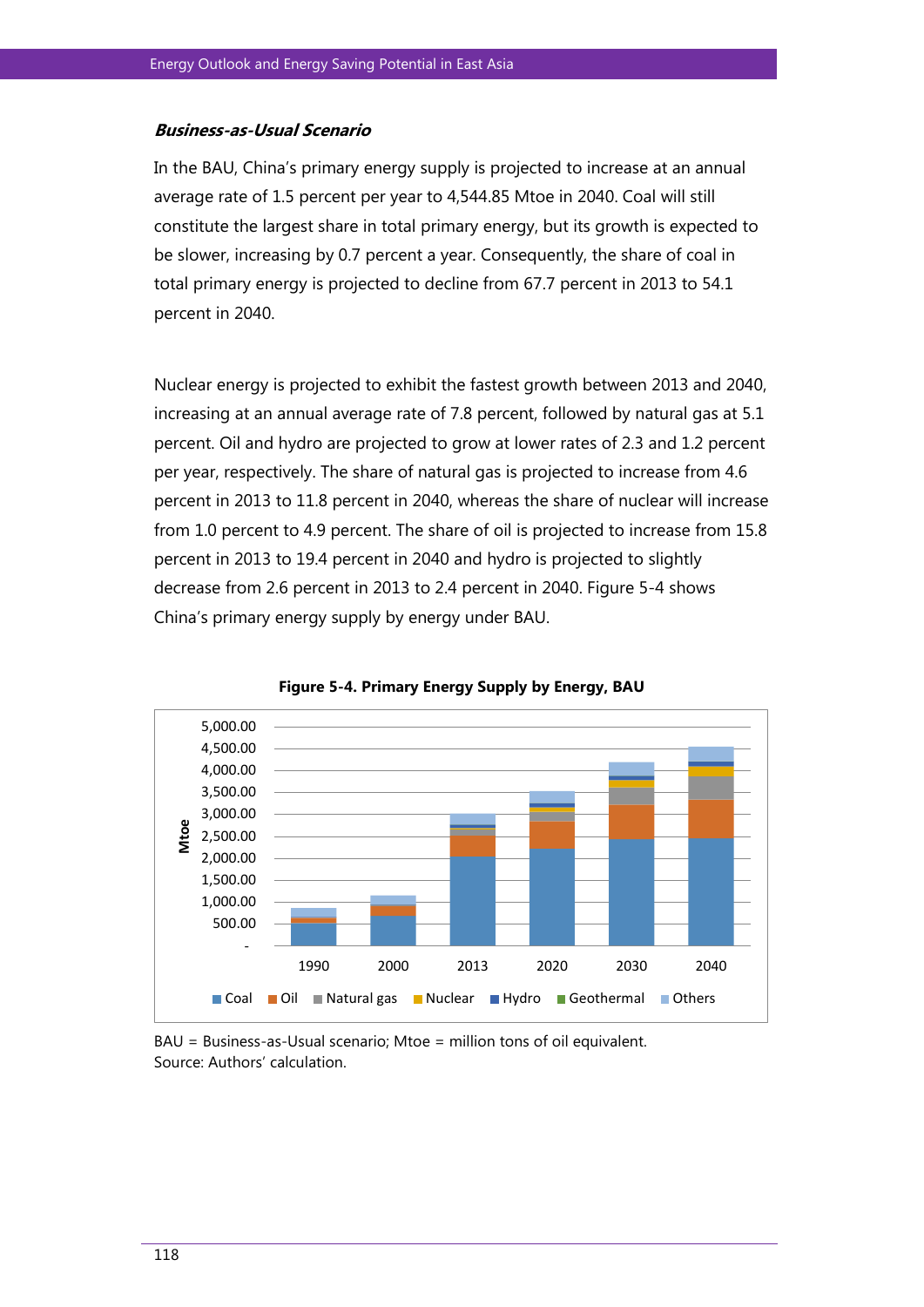#### **Alternative Policy Scenario**

In the APS, primary energy supply is projected to increase by 0.9 percent per year between 2013 and 2040. By 2040, primary energy supply is projected to have reached 3,810.28 Mtoe. The growth in primary energy supply is projected to be slower under the APS than the BAU (Figure 5-5). Coal is projected to decrease by 0.6 percent a year, oil will increase by 1.7 percent a year, and natural gas will grow by 4.3 percent a year. For nuclear, the annual average growth rate will be higher than the BAU, increasing by 9.7 percent a year between 2013 and 2040. The growth rate of hydro in the APS is expected to be higher than the BAU, increasing by 1.7 percent per year. The consumption mitigation in the APS is achieved through EEC measures on the demand side.





BAU = Business-as-Usual scenario; APS = Alternative Policy Scenario. Source: Authors' calculation.

# **3.3. Projected Energy Savings**

It is estimated that the implementation of EEC goals and action plans in China could reduce primary energy supply/consumption in 2040 by about 734.6 Mtoe under the APS, relative to the BAU. In the APS, China's primary energy supply/consumption is around 16.2 percent lower than in the BAU (Figure 5-6).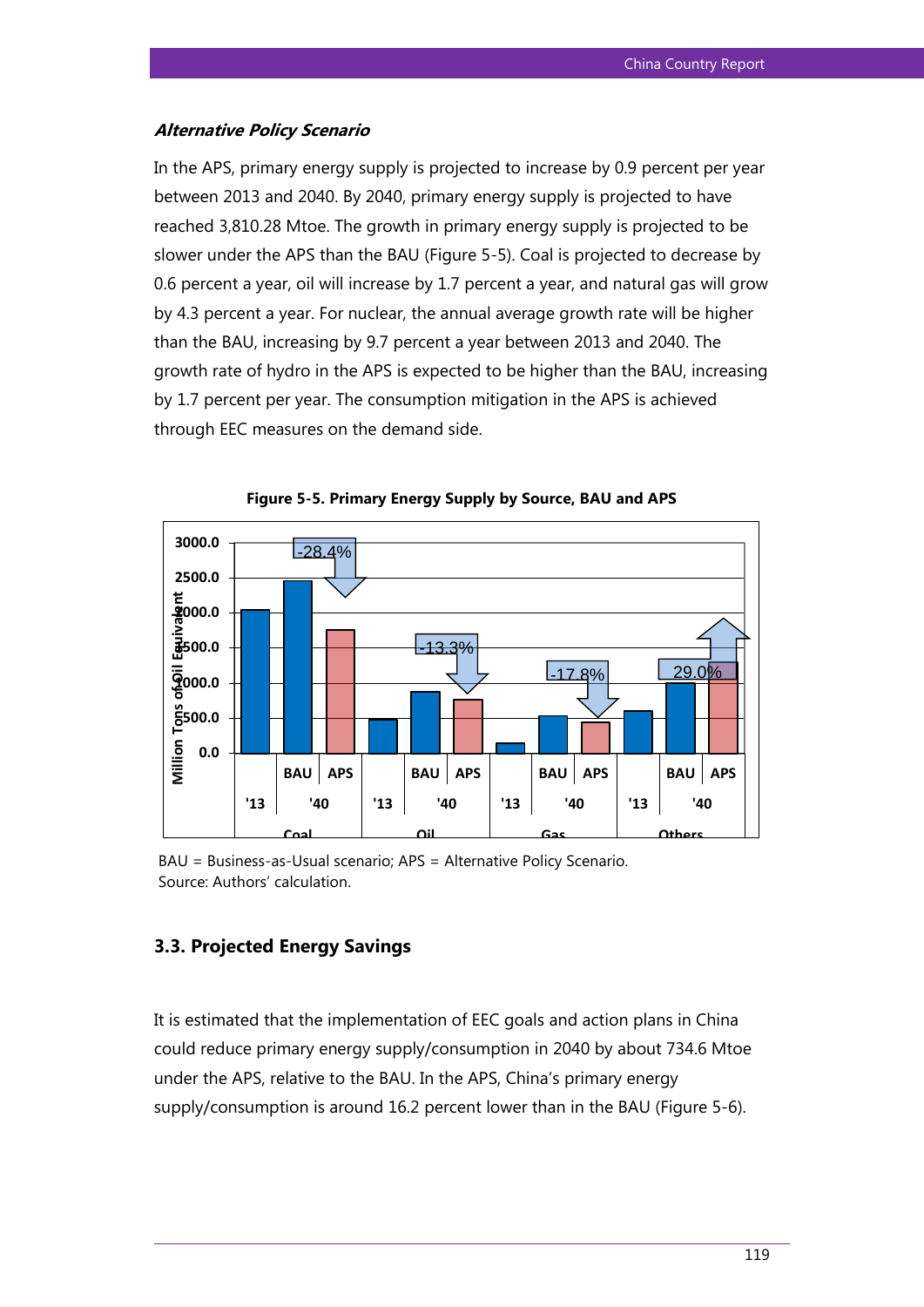In terms of final energy consumption, there is an estimated saving of 146.2 Mtoe in the industry sector, 55.2 Mtoe in the transportation sector, and 152.8 Mtoe in the 'others' sector in 2040 under the APS, relative to the BAU.



**Figure 5-6. Primary Energy Supply, BAU and APS**

BAU = Business-as-Usual scenario; APS = Alternative Policy Scenario; Mtoe = million tons of oil equivalent. Source: Authors' calculation.

#### **3.4. CO2 Emissions from Energy Consumption**

 $CO<sub>2</sub>$  emissions from energy consumption are projected to increase by 1.2 percent per year from 2573.7 Mt-C in 2013 to 3533.5 Mt-C in 2040 under the BAU. This percentage increase is lower than that in primary energy supply (1.5 percent) over the same period, indicating an improvement in the emissions intensity of the China's economy.

In the APS, the annual increase in  $CO<sub>2</sub>$  emissions between 2013 and 2040 is projected to be 0.1 percent. This rate is also lower than the average annual growth rate in primary energy supply over the same period. The difference between the APS and the BAU  $CO<sub>2</sub>$  emissions growth rates indicates that the energy saving goals and action plans of China are effective in reducing  $CO<sub>2</sub>$ emissions (Figure 5-7).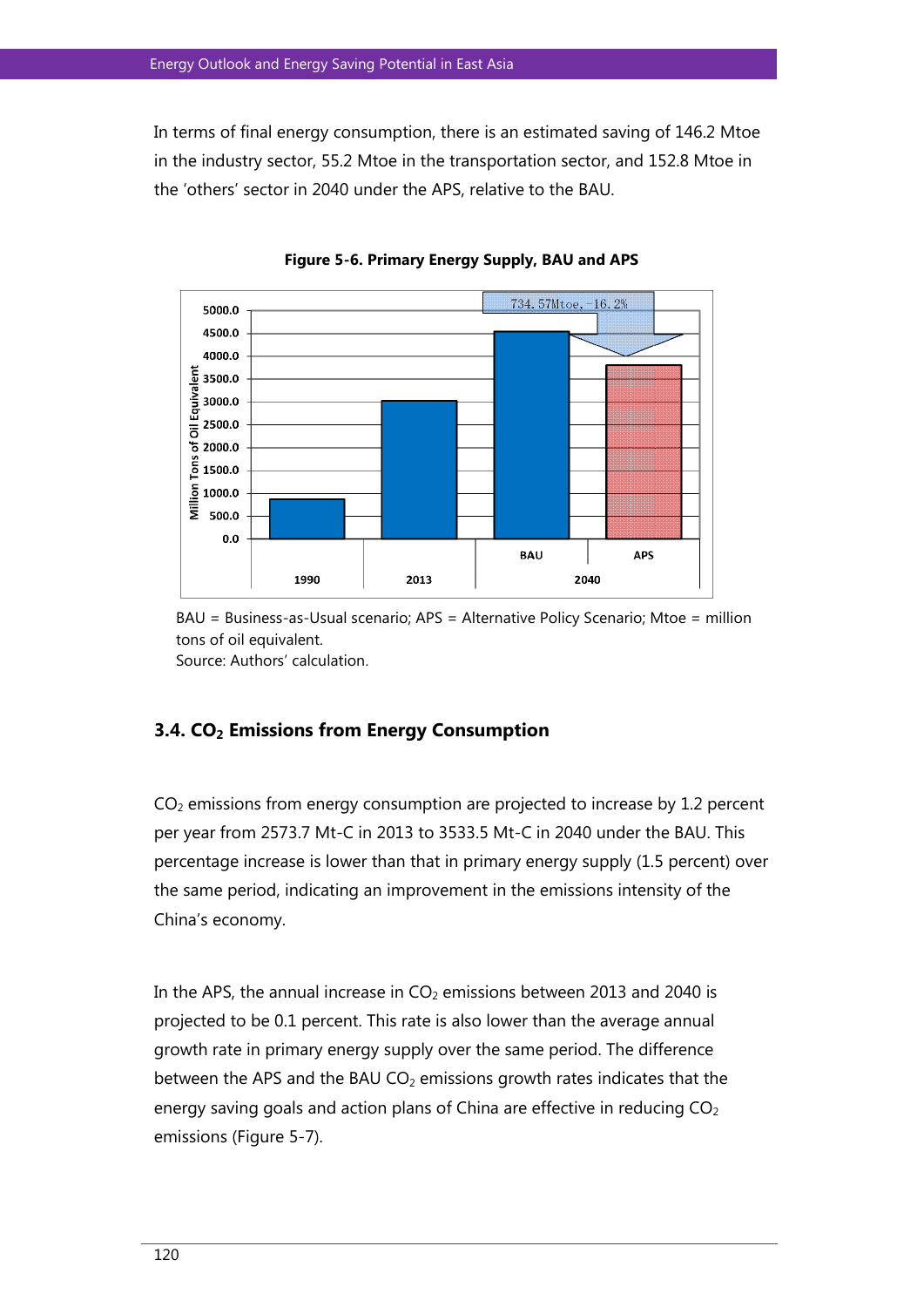

**Figure 5-7. CO2 Emission from Energy Consumption, BAU and APS**

BAU = Business-as-Usual scenario; APS = Alternative Policy Scenario; Mtoe = million tons of oil equivalent. Source: Authors' calculation.

#### **3.5. Power Generation**

Power generation in China is projected to grow more slowly between 2013 and 2040 than in the last 2 decades.

#### **Business-as-Usual Scenario (BAU)**

In this scenario, power generation in China is projected to grow at a slower pace, by 2.5 percent per year from 5,422.16 TWh in 2013 to 10,535.51 TWh in 2040 (Figure 5-8).

The share of coal power under BAU is projected to see a decreasing trend from 75.4 percent in 2013 to 64.7 percent in 2040. Conversely, the share of natural gas and nuclear are both projected to grow, because of their cleanness compared with coal in particular, from 1.8 percent and 2.1 percent in 2013 to 6.9 percent and 8.1 percent in 2040, respectively. The share of oil is projected to decrease slightly. Other methods of power generation are projected to see their shares increasing. The fast development of photovoltaic power generation in China is a typical example reflecting China's clean power generation tendency. China's thermal efficiency by fuel under BAU is projected to increase between 2013 and 2040, as can be seen in Figure 5-9.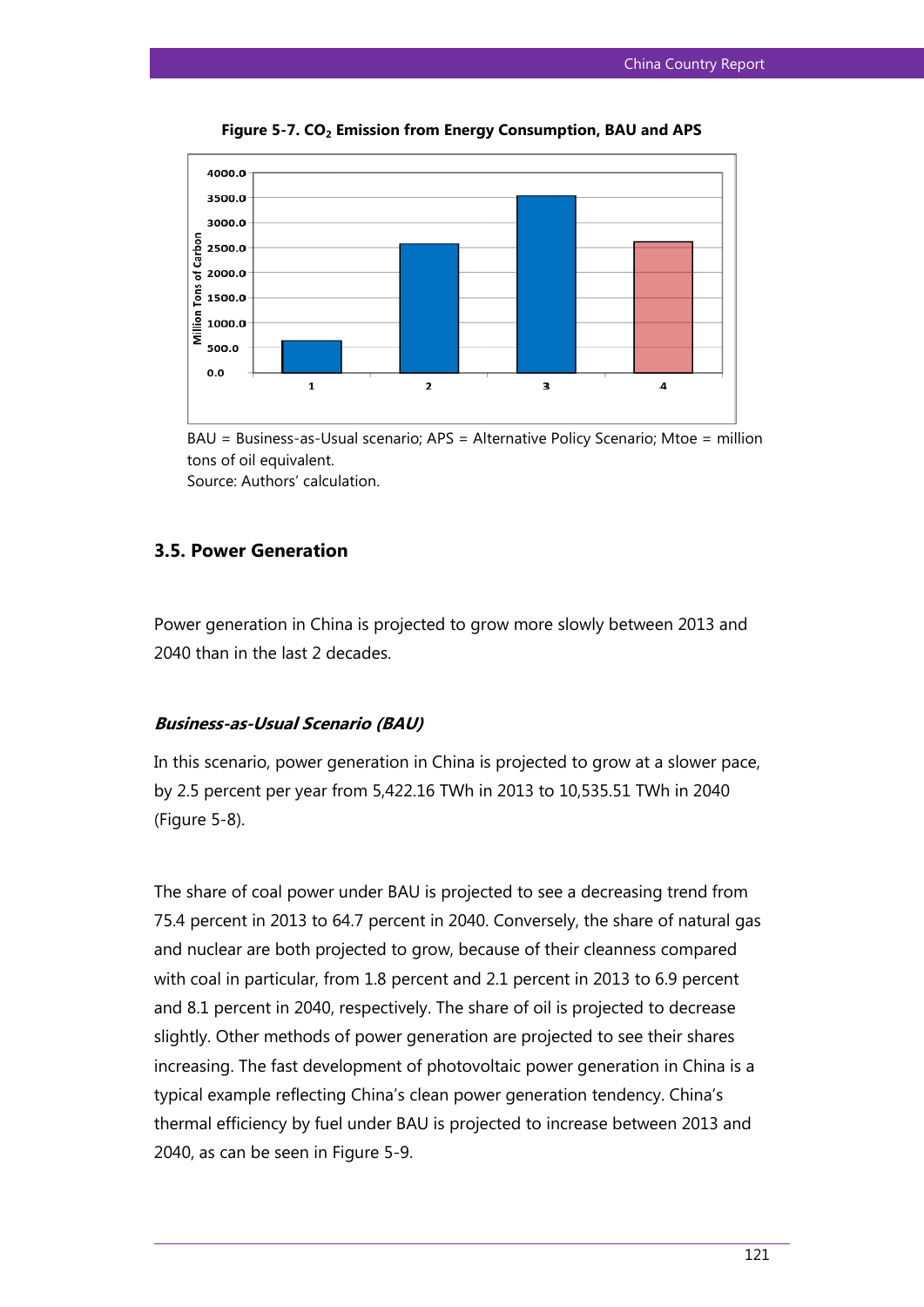

**Figure 5-8. Power Generation, BAU**

BAU = Business-as-Usual scenario; APS = Alternative Policy Scenario; TWh = terawatthour.

Source: Authors' calculation.

#### **Alternative Policy Scenario (APS)**

In APS, total power generation increases by 1.9 percent per year between 2013 and 2040. By 2040, total power generation output is projected to reach 8,895.01 TWh. Except for coal-fired power, oil power, and natural gas power, the annual growth rate per year between 2013 and 2040 of all other fuel power under APS are projected to grow faster than in BAU. In 2040, nuclear power, hydropower, geothermal power, and 'others' are projected to increase under APS by 9.7 percent, 1.7 percent, 6.1 percent, and 6.8 percent between 2013 and 2040, respectively.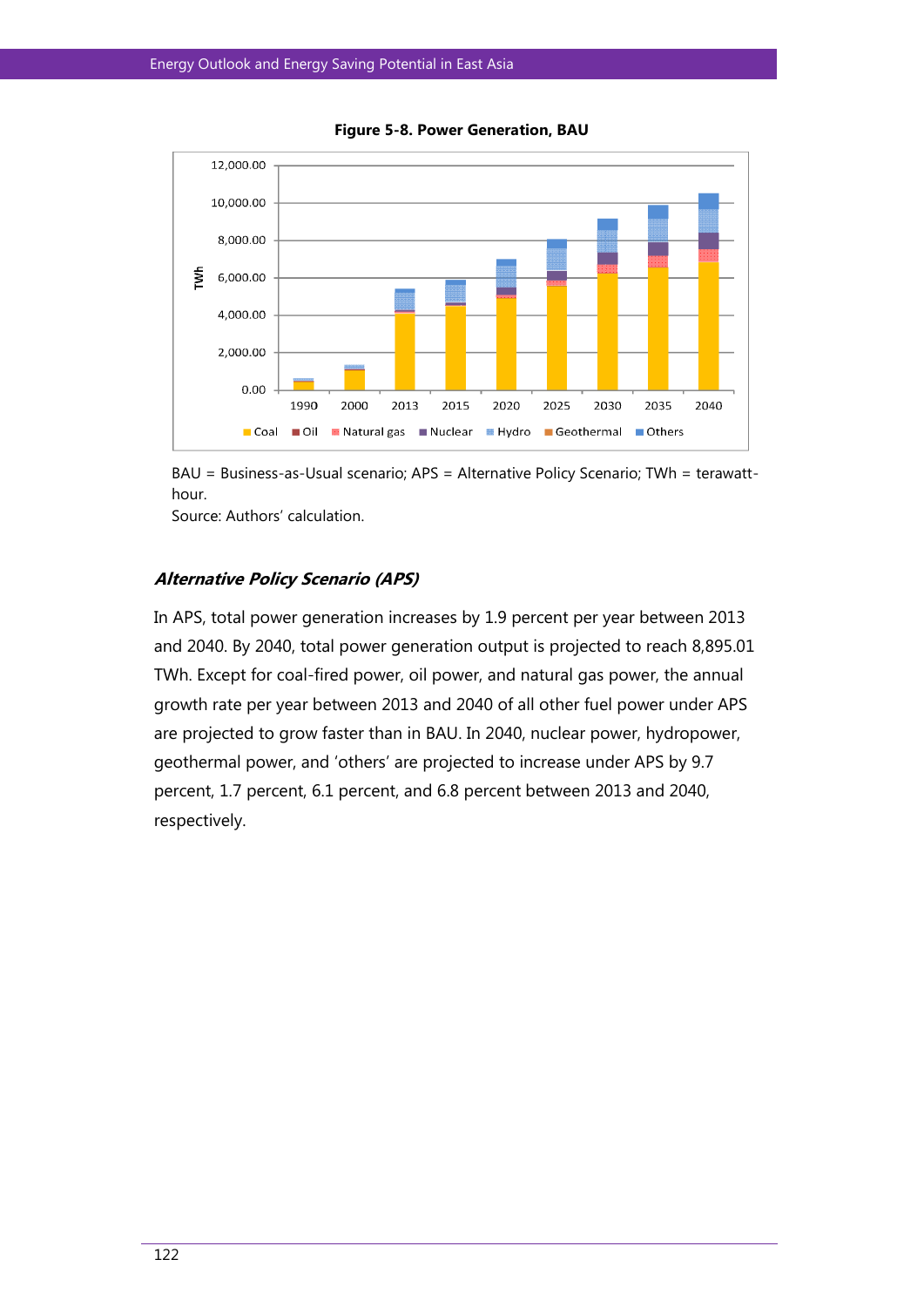

**Figure 5-9. Thermal Efficiency by Fuel, BAU**

BAU = Business-as-Usual scenario.

Source: Authors' calculation.





 $BAU = Business-Usual scenario; CO<sub>2</sub> = carbon dioxide.$ Source: Authors' calculation.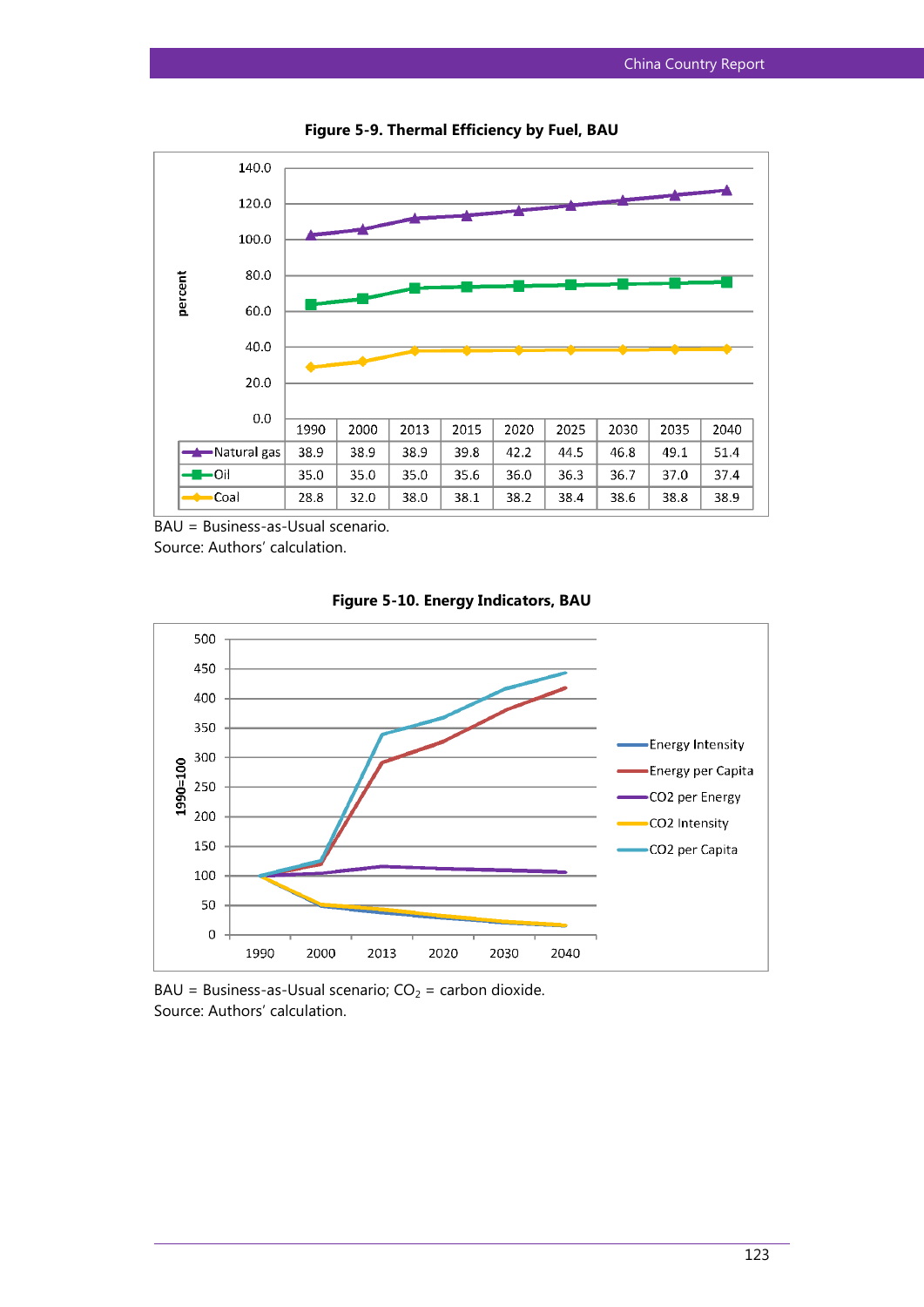#### **3.6. Energy Intensity**

According to the assumed economic and population data along with the projected energy information of China, energy intensity (defined as primary energy supply over GDP) and energy per capita are presented in Figure 5-10 along with other vital energy indicators under the BAU. From 1990 to 2013, it shows that China's energy intensity saw a remarkable drop as a result of efforts on energy efficiency. In 2040, energy intensity in China is projected to drop to around 257 toe per million US dollars (in 2005 US\$ terms). With the improvement of living standards in China, energy per capita under the BAU is projected to reach 3.18 toe per person in 2040. Compared with energy intensity in the BAU, energy intensity in the APS is projected to show a more rapidly decreasing rate of 3.8 percent from 2013 to 2040.

#### **4. Implications and Policy Recommendations**

Since China is the world's largest developing country, eliminating poverty and improving the quality of life have always been of paramount importance. In recent years, China has witnessed fast growth in its economy, but the urbanisation rate is still low, reaching 56.1 percent in 2015. On the other hand, China is the world's biggest energy consumer and  $CO<sub>2</sub>$  emitter, so it is also faced with great pressure on energy saving and  $CO<sub>2</sub>$  reductions. In the past 3 decades, China has made great efforts and set ambitious targets on energy conservation and climate change mitigation. During the 2014 Asia–Pacific Economic Cooperation (APEC) summit, China and the United States made a Joint Announcement on Climate Change, according to which China vowed to achieve a peak of  $CO<sub>2</sub>$  emission and increase the share of non-fossil fuels in primary energy supply to around 20 percent by 2030. In April 2016, China signed the Paris Agreement, in which the above commitments are included along with a commitment by China to cut carbon emissions per unit of GDP by 60–65 percent by 2030 from 2005 levels.

As China's GDP will keep growing fast, albeit at a slower pace compared with the last 20 years, its energy demand and  $CO<sub>2</sub>$  emissions will increase accordingly in the foreseeable future. But energy intensity (energy demand per unit of GDP) and